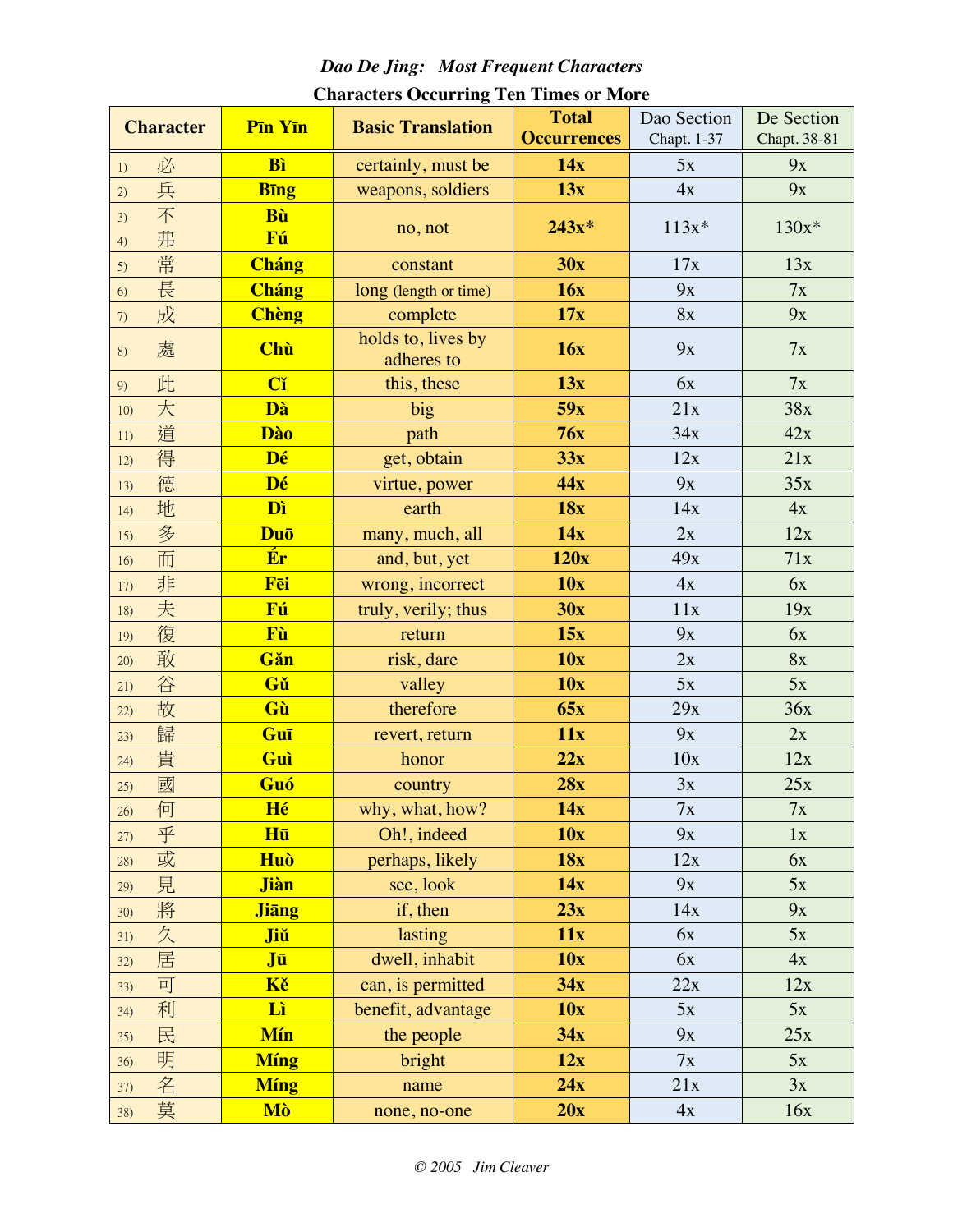| <b>Character</b> | Pin Yin               | <b>Basic Translation</b>               | <b>Total</b>       | Dao Section | De Section   |
|------------------|-----------------------|----------------------------------------|--------------------|-------------|--------------|
|                  |                       |                                        | <b>Occurrences</b> | Chapt. 1-37 | Chapt. 38-81 |
| 乃<br>39)         | Năi                   | then                                   | 12x                | 6x          | 6x           |
| 難<br>40)         | <b>Nàn</b>            | hard, difficult                        | 13x                | 3x          | 10x          |
| 能<br>41)         | <b>Néng</b>           | can, able                              | 33x                | 21x         | 12x          |
| 其<br>42)         | Qí                    | his, hers; its<br>they, them, their's  | 141x               | 61x         | 80x          |
| 器<br>43)         | <b>Qì</b>             | tool, utensil                          | 12x                | 8x          | 4x           |
| 強<br>44)         | <b>Qiáng</b><br>Qiǎng | strong, firm; healthy<br>force, compel | 21x                | 11x         | 10x          |
| 取<br>45)         | Qŭ                    | take, receive                          | 12x                | 3x          | 9x           |
| 去<br>46)         | Qù                    | leave, go, depart                      | 10x                | 8x          | 2x           |
| 然<br>47)         | Rán                   | is so                                  | 13x                | 5x          | 8x           |
| $\lambda$<br>48) | Rén                   | person                                 | <b>85x</b>         | 39x         | 46x          |
| 柔<br>49)         | Róu                   | weak, feeble;<br>yielding, flexible    | 11x                | 2x          | 9x           |
| 若<br>50)         | Ruò                   | is like                                | 33x                | 23x         | 20x          |
| 弱<br>51)         | Ruò                   | soft, tender                           | 10x                | 3x          | 7x           |
| $\equiv$<br>52)  | <b>Sān</b>            | three                                  | 11x                | 3x          | <b>8x</b>    |
| 善<br>53)         | <b>Shàn</b>           | good                                   | 52x                | 26x         | 26x          |
| 上<br>54)         | <b>Shàng</b>          | superior                               | 18x                | 5x          | 13x          |
| 身<br>55)         | <b>Shēn</b>           | body, torso                            | 23x                | 13x         | 10x          |
| 生<br>56)         | <b>Shēng</b>          | birth, produce                         | 38x                | 10x         | 28x          |
| 聖<br>57)         | <b>Shèng</b>          | holy, saintly                          | 32x                | 11x         | 21x          |
| 勝<br>58)         | <b>Shèng</b>          | victory, overcome                      | 16x                | 5x          | 11x          |
| 失<br>59)         | Shǐ                   | lose                                   | <b>18x</b>         | 9x          | 9x           |
| 使<br>60)         | Shǐ                   | so that, causes                        | 11x                | 5x          | 6x           |
| 事<br>61)         | <b>Shì</b>            | business, affairs                      | 22x                | 7x          | 15x          |
| 是<br>62)         | Shì                   | this/that, which                       | 71x                | 25x         | 46x          |
| 守<br>63)         | Shŏu                  | keep, sustain                          | 11x                | 8x          | 3x           |
| 孰<br>64)         | <b>Shú</b>            | which, who, what                       | 10x                | 3x          | 7x           |
| 死<br>65)         | <b>S</b> ĭ            | die, death                             | 18x                | 2x          | 16x          |
| 所<br>66)         | Suč                   | because                                | 27x                | 10x         | 17x          |
| 天<br>67)         | <b>Tian</b>           | sky, heaven                            | 92x                | 40x         | 52x          |
| 同<br>68)         | <b>Tóng</b>           | alike, same                            | 11x                | 9x          | 2x           |
| 萬<br>69)         | Wàn                   | 10,000                                 | 21x                | 12x         | 9x           |
| 王<br>70)         | Wáng                  | king                                   | 13x                | 6x          | 7x           |
| 為<br>71)         | Wéi                   | act, do                                | 112x               | 51x         | 61x          |
| 唯<br>72)         | Wěi                   | yes, exactly                           | 16x                | 6x          | 10x          |
| 謂<br>73)         | Wèi                   | tell, is called                        | 36x                | 18x         | 18x          |
| 無<br>74)         | Wū                    | lack, without                          | 103x               | 44x         | 59x          |
| 吾<br>75)         | Wú                    | me                                     | 25x                | 10x         | 15x          |
| 物<br>76)         | Wù                    | things                                 | 36x                | 23x         | 13x          |

Dao De Jing: Most Frequent Characters